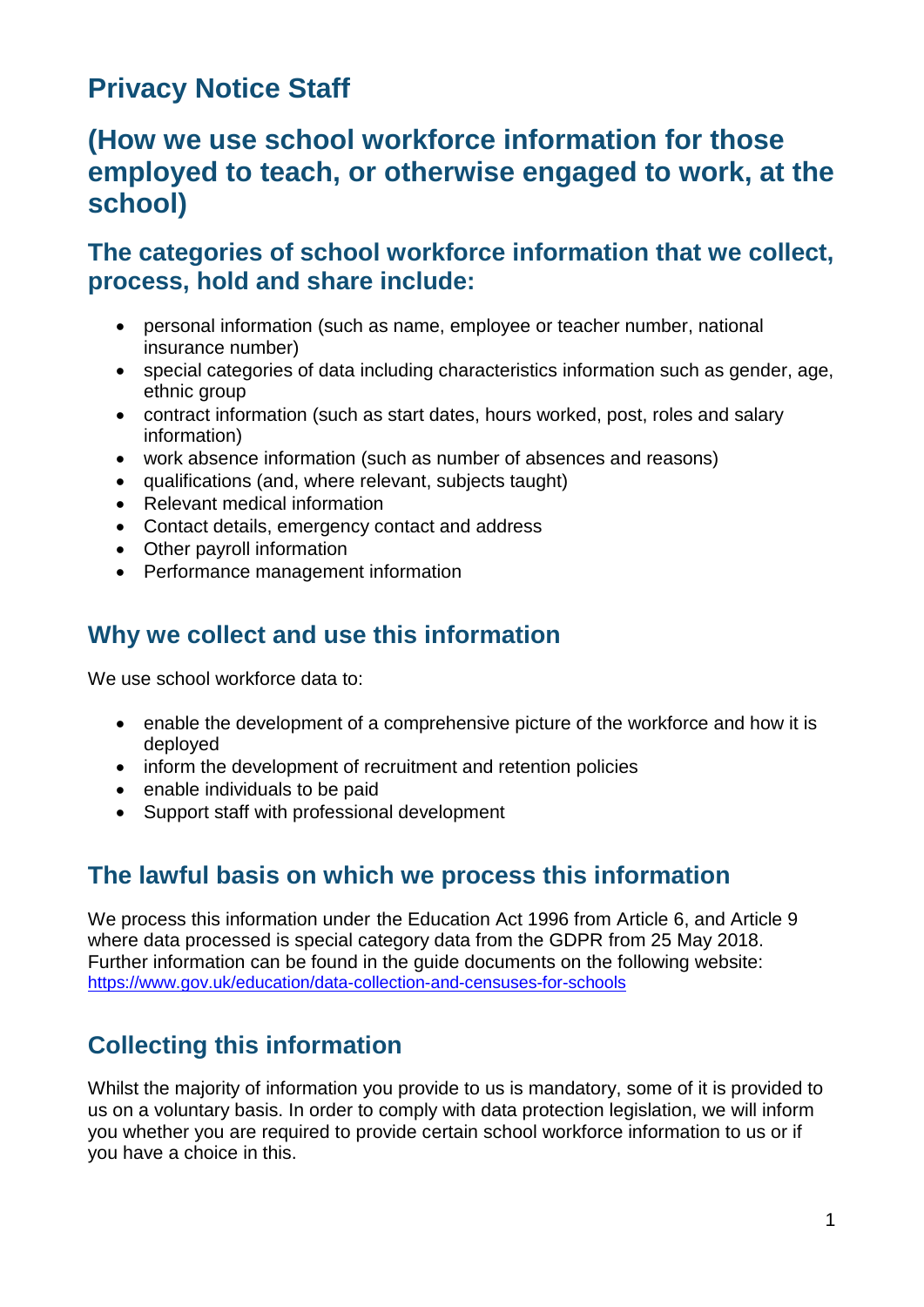## **Storing this information**

We hold school workforce data for the length of time employed at the school.

#### **Who we share this information with**

We routinely share this information with:

- our local authority
- the Department for Education (DfE)

#### **Why we share school workforce information**

We do not share information about workforce members with anyone without consent unless the law and our policies allow us to do so.

#### **Local authority**

We are required to share information about our workforce members with our local authority (LA) under section 5 of the Education (Supply of Information about the School Workforce) (England) Regulations 2007 and amendments.

#### **Department for Education (DfE)**

We share personal data with the Department for Education (DfE) on a statutory basis. This data sharing underpins workforce policy monitoring, evaluation, and links to school funding / expenditure and the assessment educational attainment.

We are required to share information about our school employees with our local authority (LA) and the Department for Education (DfE) under section 5 of the Education (Supply of Information about the School Workforce) (England) Regulations 2007 and amendments.

#### **Data collection requirements**

The DfE collects and processes personal data relating to those employed by schools and local authorities that work in state funded schools (including all maintained schools, all academies and free schools and all special schools including Pupil Referral Units and Alternative Provision). All state funded schools are required to make a census submission because it is a statutory return under sections 113 and 114 of the Education Act 2005.

To find out more about the data collection requirements placed on us by the Department for Education including the data that we share with them, go to [https://www.gov.uk/education/data-collection-and-censuses-for-schools.](https://www.gov.uk/education/data-collection-and-censuses-for-schools)

The department may share information about school employees with third parties who promote the education or well-being of children or the effective deployment of school staff in England by:

- conducting research or analysis
- producing statistics
- providing information, advice or quidance

The department has robust processes in place to ensure that the confidentiality of personal data is maintained and there are stringent controls in place regarding access to it and its use. Decisions on whether DfE releases personal data to third parties are subject